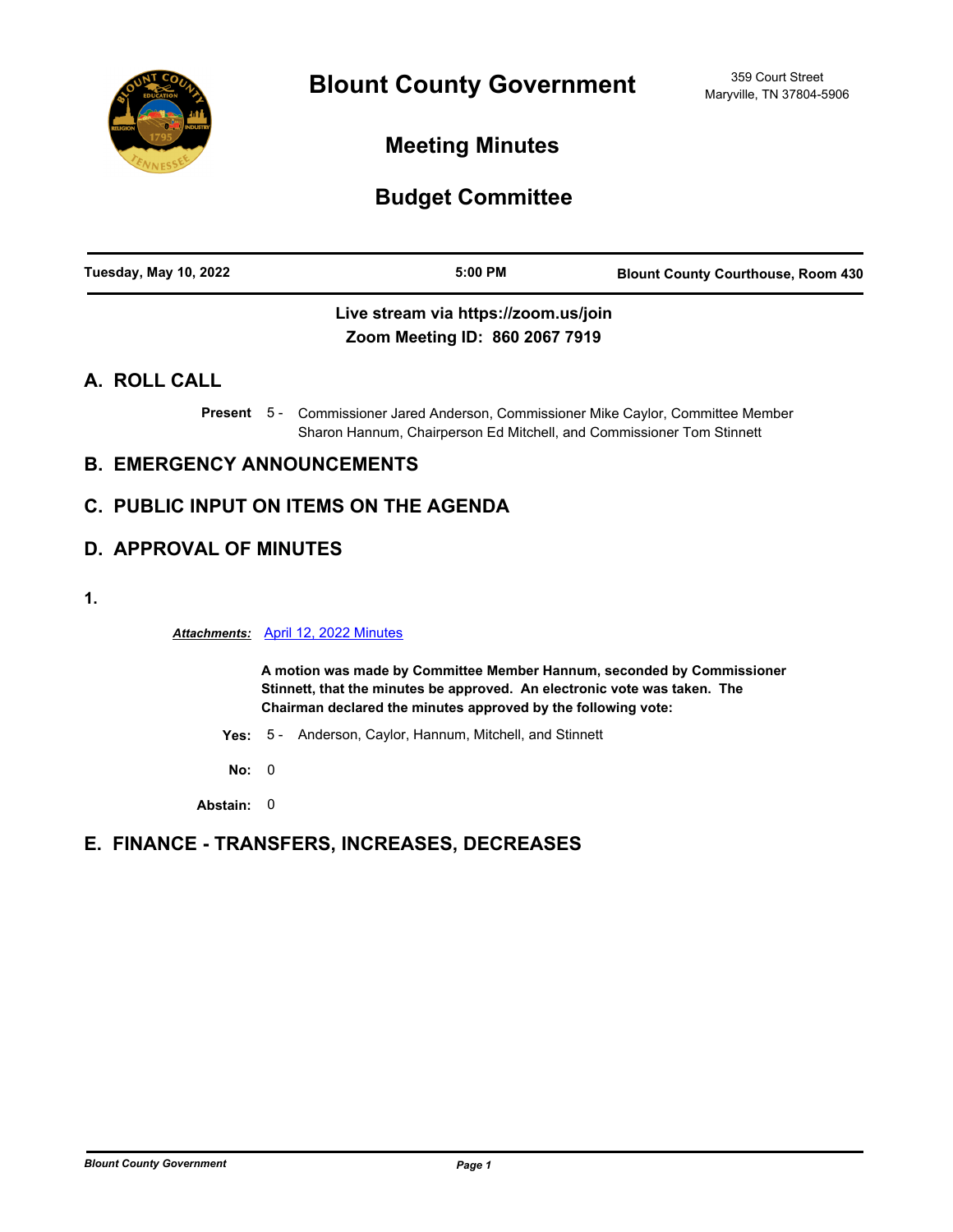**1.** Resolution No. 22-05-002, Budget Increase - Education Building Improvements- [\\$152,500.00 \(To appropriate Education Capital Fund balance for building improvements\)](http://blounttn.legistar.com/gateway.aspx?m=l&id=/matter.aspx?key=3728)

> **Attachments: [Resolution Education Capital Increase](http://blounttn.legistar.com/gateway.aspx?M=F&ID=7414e14a-0ab0-4993-b4dd-c44739c8adbb.docx) [Amendment Education Capital Increase](http://blounttn.legistar.com/gateway.aspx?M=F&ID=8e2ce3dc-6bc0-4f58-ac71-6df6f981f3eb.pdf)** [Memo Education Capital Increase](http://blounttn.legistar.com/gateway.aspx?M=F&ID=fa1481f4-897e-4689-9d49-42e6b7f04bc2.pdf) [Backup for Education Capital Increase](http://blounttn.legistar.com/gateway.aspx?M=F&ID=179846ed-51f5-4c76-b041-9e36a809884d.pdf)

> > **A motion was made by Commissioner Anderson, seconded by Commissioner Caylor, that the Resolution be forwarded to the full Commission with a favorable recommendation. An electronic vote was taken. The Chairman declared the motion to have passed by the following vote:**

- **Yes:** 5 Anderson, Caylor, Hannum, Mitchell, and Stinnett
- **No:** 0
- **Abstain:** 0
- **2.** Resolution No. 22-05-003, Budget Increase General Purpose School Fund [\\$1,429,411.49 \(To appropriate four State of Tennessee grant funds to address learning](http://blounttn.legistar.com/gateway.aspx?m=l&id=/matter.aspx?key=3736)  loss through academic camps for the summer of 2022)

**Attachments: [Resolution Education Summer School](http://blounttn.legistar.com/gateway.aspx?M=F&ID=77d666e8-02bd-48fd-807a-29293ee99beb.docx)** 

[Amendment Education Summer School](http://blounttn.legistar.com/gateway.aspx?M=F&ID=127c5516-69e0-42bb-9256-b6b724ca361f.pdf)

[Memo Education Summer School](http://blounttn.legistar.com/gateway.aspx?M=F&ID=cd5a31b7-cad4-4dfb-9cec-8882dad7c4cb.pdf)

[Backup for Education Summer School Appropriation](http://blounttn.legistar.com/gateway.aspx?M=F&ID=727f0fd0-635a-46b7-940f-8dcf8d433413.pdf)

**A motion was made by Commissioner Stinnett, seconded by Commissioner Caylor, that the Resolution be forwarded to the full Commission with a favorable recommendation. An electronic vote was taken. The Chairman declared the motion to have passed by the following vote:**

- **Yes:** 5 Anderson, Caylor, Hannum, Mitchell, and Stinnett
- **No:** 0

**Abstain:** 0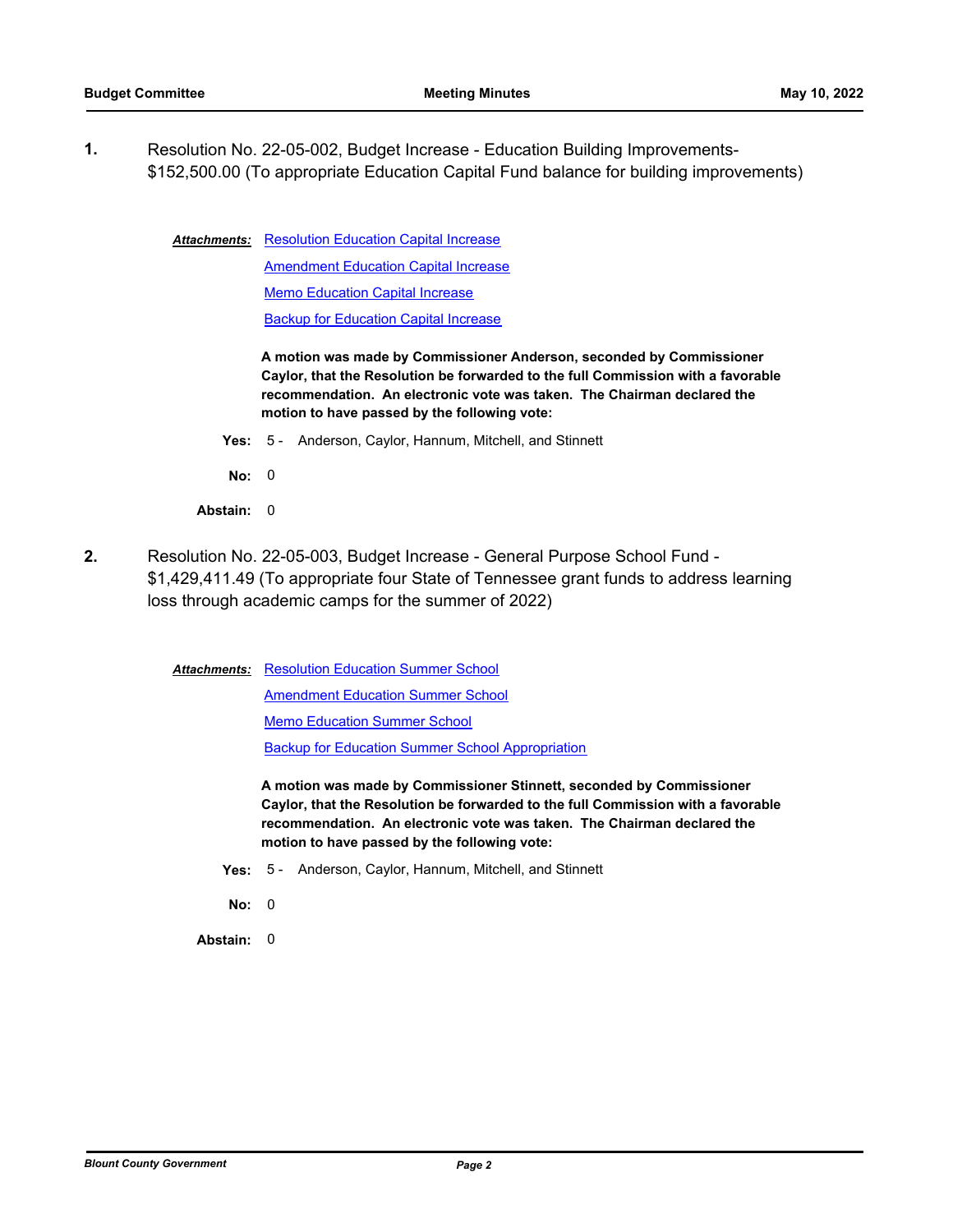**3.** [Resolution No. 22-05-004, Budget Increase - Central Services Contracts - \\$80,000.00](http://blounttn.legistar.com/gateway.aspx?m=l&id=/matter.aspx?key=3729)  (To appropriate General Fund balance for increased cost for Autopsies and Medical Examiners for Blount County, Maryville and Alcoa)

> [Resolution Central Services Increase](http://blounttn.legistar.com/gateway.aspx?M=F&ID=d0f12da1-deda-49a7-a7aa-267871b29525.docx) [Amendment request Central Service Increase](http://blounttn.legistar.com/gateway.aspx?M=F&ID=1df53692-4448-4aed-933e-a02af25e0a52.pdf) [Memo Central Services Increase](http://blounttn.legistar.com/gateway.aspx?M=F&ID=366f55b1-e1b9-4e08-9340-736eff595408.pdf) [Backup for Central Services Increase](http://blounttn.legistar.com/gateway.aspx?M=F&ID=b2b9127a-7668-4b60-8321-06bf9f575f15.pdf) *Attachments:*

> > **A motion was made by Commissioner Stinnett, seconded by Committee Member Hannum, that the Resolution be forwarded to the full Commission with a favorable recommendation. An electronic vote was taken. The Chairman declared the motion to have passed by the following vote:**

- **Yes:** 5 Anderson, Caylor, Hannum, Mitchell, and Stinnett
- **No:** 0
- **Abstain:** 0
- **4.** [Resolution No. 22-05-005, Budget Increase Veterans Services Health Insurance](http://blounttn.legistar.com/gateway.aspx?m=l&id=/matter.aspx?key=3735)  \$6,685.00 (To appropriate General Fund balance for additional Health Ins ER Cost)

**Attachments: [Resolution Veterans Services Increase](http://blounttn.legistar.com/gateway.aspx?M=F&ID=e838ba05-be68-4bbb-be3a-08a9ef8f2079.docx)** 

[Amendment Request Veterans Services Increase](http://blounttn.legistar.com/gateway.aspx?M=F&ID=1466c8be-6d75-424b-a761-fd740fb383ee.pdf)

[Memo Veterans Services Increase](http://blounttn.legistar.com/gateway.aspx?M=F&ID=3a6018e5-21a3-4c61-bd0c-c3f91a4580d0.pdf)

**A motion was made by Commissioner Anderson, seconded by Commissioner Stinnett, that the Resolution be forwarded to the full Commission with a favorable recommendation. An electronic vote was taken. The Chairman declared the motion to have passed by the following vote:**

- **Yes:** 5 Anderson, Caylor, Hannum, Mitchell, and Stinnett
- **No:** 0

**Abstain:** 0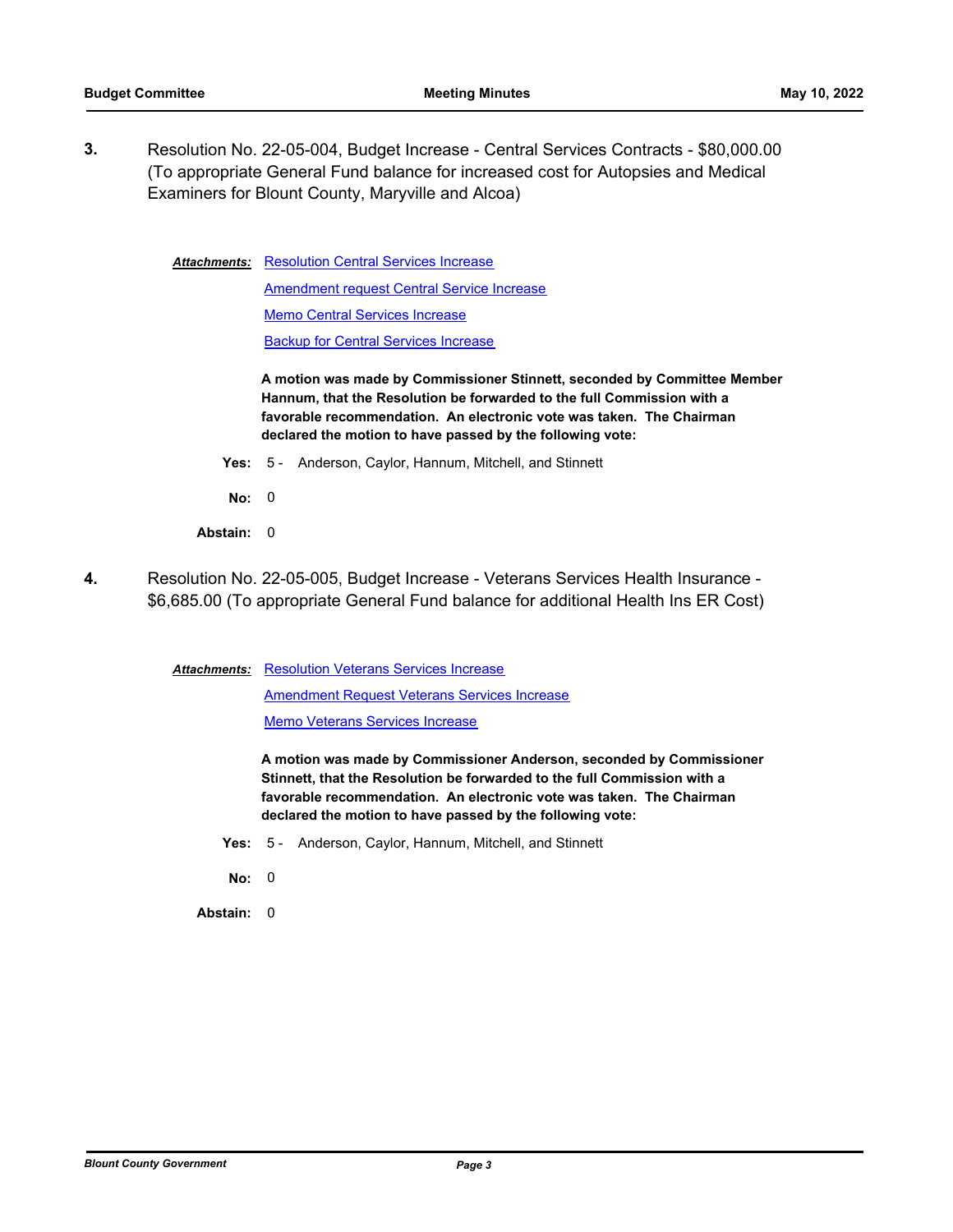**5.** Resolution No. 22-05-006, Budget Increase - Highway Department - \$890,000 (To [appropriate funds for increased local option sales tax revenue and expense to replace](http://blounttn.legistar.com/gateway.aspx?m=l&id=/matter.aspx?key=3754)  and add equipment to Highway Fleet)

Attachments: [Resolution Highway Equipment Increase](http://blounttn.legistar.com/gateway.aspx?M=F&ID=df7c90c6-acff-4250-9ba2-04f8e0cceebe.docx)

[Amendment Highway Equipment Increase](http://blounttn.legistar.com/gateway.aspx?M=F&ID=ed883a2e-a432-4ffa-9962-a79d11ab11d9.pdf) [Memo Highway Equipment Increase](http://blounttn.legistar.com/gateway.aspx?M=F&ID=74bdebfb-f17a-4670-a1bb-c3720880b8e0.pdf)

**A motion was made by Commissioner Stinnett, seconded by Commissioner Caylor, that the Resolution be forwarded to the full Commission with a favorable recommendation. An electronic vote was taken. The Chairman declared the motion to have passed by the following vote:**

- **Yes:** 5 Anderson, Caylor, Hannum, Mitchell, and Stinnett
- **No:** 0
- **Abstain:** 0
- **6.** Resolution No. 22-05-007, Budget Increase Highway Department \$327,100.00 (To [appropriate funds for increased local option sales tax revenue and expenses needed to](http://blounttn.legistar.com/gateway.aspx?m=l&id=/matter.aspx?key=3755)  balance budget projections)

**Attachments: [Resolution Highway Operations Increase](http://blounttn.legistar.com/gateway.aspx?M=F&ID=111f6be3-f48f-4587-8810-5c8e23106caf.docx)** 

**[Amendment Highway Operations Increase](http://blounttn.legistar.com/gateway.aspx?M=F&ID=9d553c2e-d135-43c4-a104-06a7ae38d197.pdf) [Memo Highway Operations Increase](http://blounttn.legistar.com/gateway.aspx?M=F&ID=f51e82c8-004e-4440-b757-f59c47928dd4.pdf)** 

**A motion was made by Commissioner Anderson, seconded by Commissioner Caylor, that the Resolution be forwarded to the full Commission with a favorable recommendation. An electronic vote was taken. The Chairman declared the motion to have passed by the following vote:**

- **Yes:** 5 Anderson, Caylor, Hannum, Mitchell, and Stinnett
- **No:** 0

**Abstain:** 0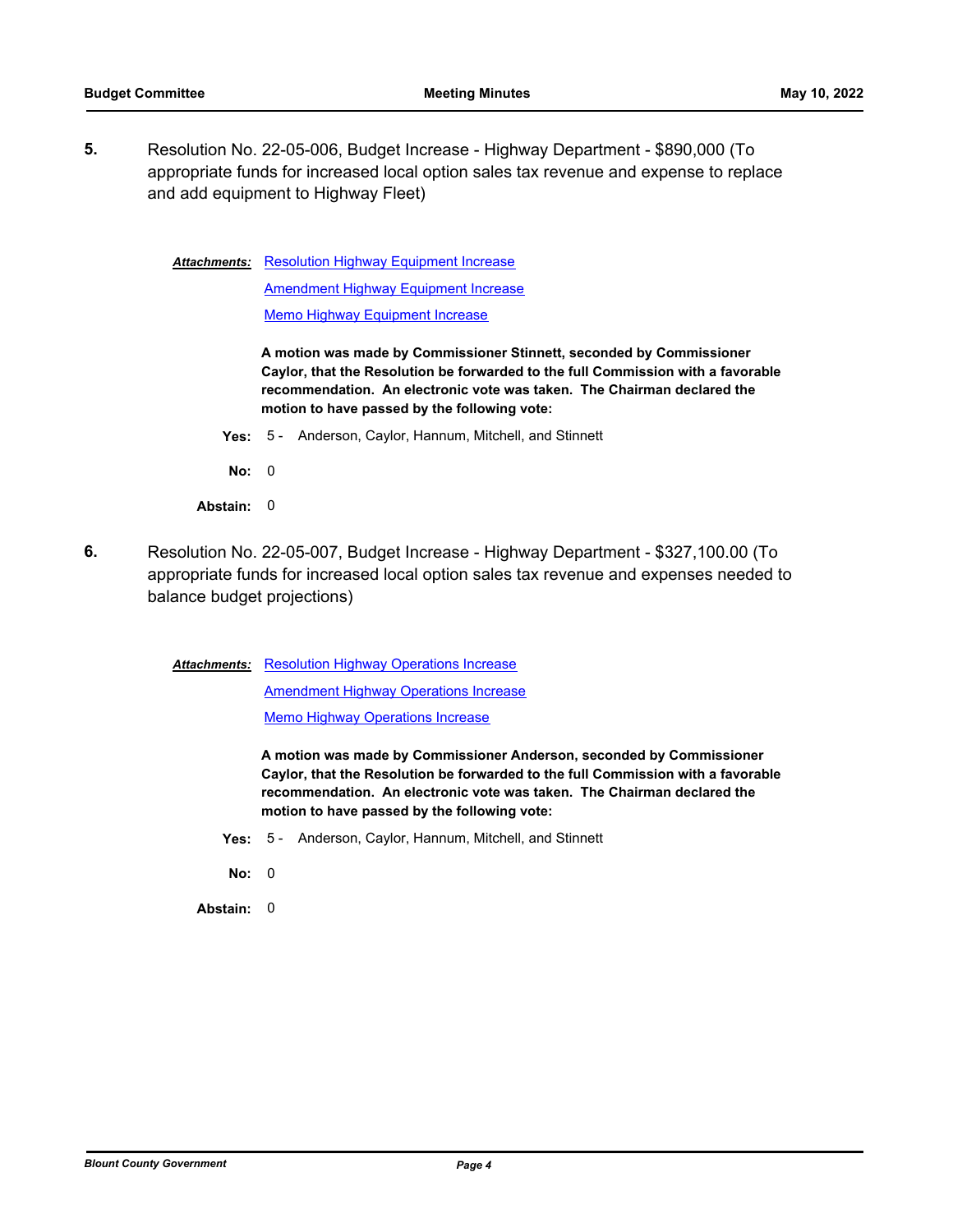**7.** Resolution No. 22-05-008, Budget Increase - Highway Department - \$9,551.84 (To [appropriate funds for increased local option sales tax revenue and expense related to](http://blounttn.legistar.com/gateway.aspx?m=l&id=/matter.aspx?key=3756)  increased salary and benefits of additional employee)

**Attachments: [Resolution Highway Headcount Increase](http://blounttn.legistar.com/gateway.aspx?M=F&ID=f87185a4-e530-4b4a-8a92-7c654547c2bd.docx)** 

[Amendment Highway Headcount Increase](http://blounttn.legistar.com/gateway.aspx?M=F&ID=6fe637d5-66cb-4484-80a1-b7d1dde122cc.pdf) [Memo Highway Headcount Increase](http://blounttn.legistar.com/gateway.aspx?M=F&ID=c0ee6815-e9b0-490e-af83-82e5158b64ce.pdf)

**A motion was made by Commissioner Stinnett, seconded by Commissioner Caylor, that the Resolution be forwarded to the full Commission with a favorable recommendation. An electronic vote was taken. The Chairman declared the motion to have passed by the following vote:**

- **Yes:** 5 Anderson, Caylor, Hannum, Mitchell, and Stinnett
- **No:** 0
- **Abstain:** 0

#### **F. DISCUSSION/POSSIBLE ACTION**

#### **1. FY 22-23 Budget Recommendation**

- **a.** [Tax Rate Resolution](http://blounttn.legistar.com/gateway.aspx?m=l&id=/matter.aspx?key=3737)
	- Attachments: [FY22.23 Tax Levy Resolution Recommended](http://blounttn.legistar.com/gateway.aspx?M=F&ID=ed29de6a-a3b8-4ba5-96ab-3e2ce454348f.pdf)

[FY 22.23 Tax Levy Exhibit Revenue Reports](http://blounttn.legistar.com/gateway.aspx?M=F&ID=961559d5-0695-4419-82ed-da50d34aa58d.pdf)

**A motion was made by Commissioner Stinnett, seconded by Committee Member Hannum, that the Resolution be forwarded to the full Commission with a favorable recommendation. An electronic vote was taken. The Chairman declared the motion to have passed by the following vote:**

- **Yes:** 5 Anderson, Caylor, Hannum, Mitchell, and Stinnett
- **No:** 0
- **Abstain:** 0